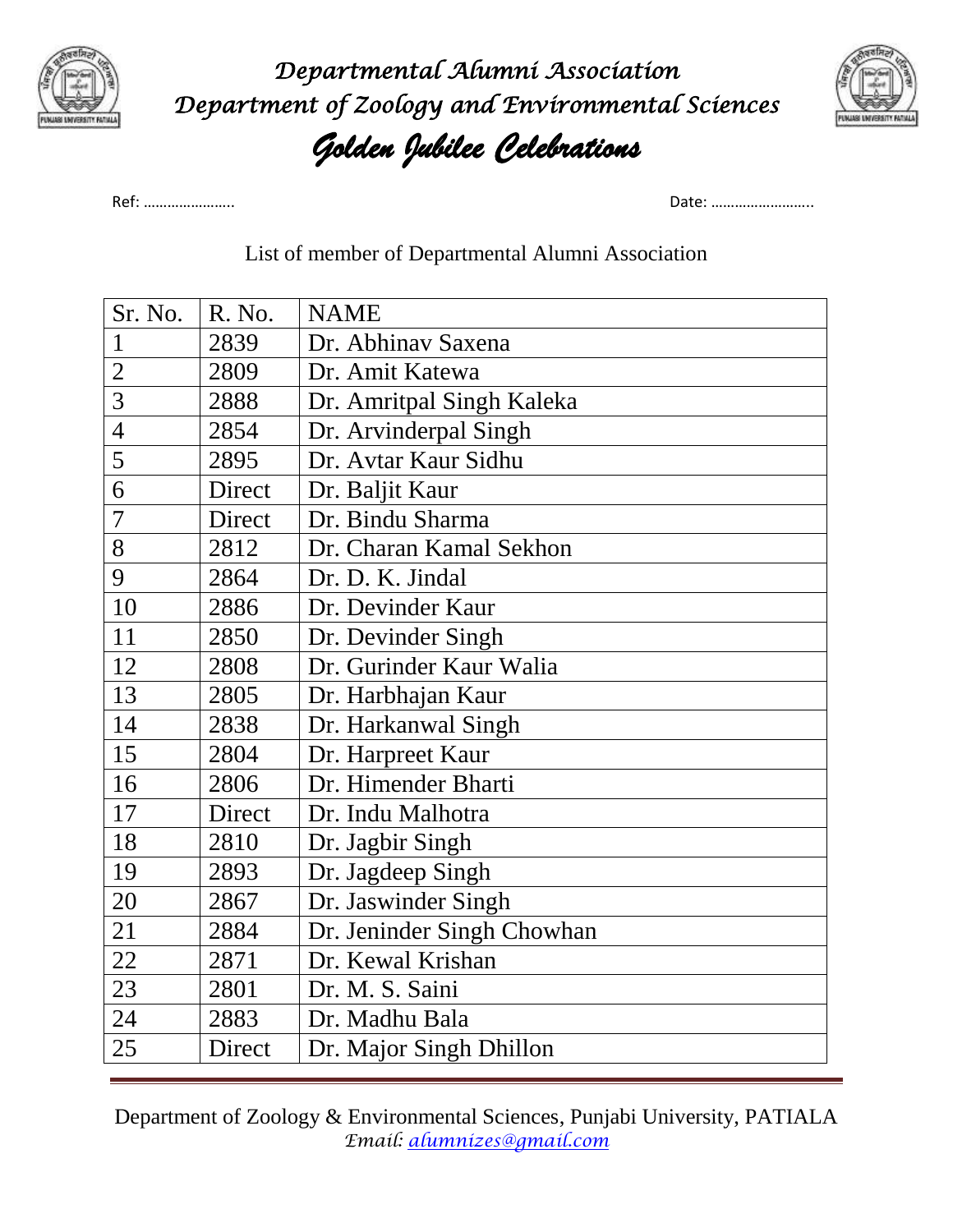

*Departmental Alumni Association Department of Zoology and Environmental Sciences* 



## *Golden Jubilee Celebrations*

| Ref: |      | Date:                        |
|------|------|------------------------------|
| 26   | 2879 | Dr. Manbeer Kaur             |
| 27   | 2824 | Dr. Manpreet Singh           |
| 28   | 2807 | Dr. Meenakshi Malhotra       |
| 29   | 2859 | Dr. Menu Wats                |
| 30   | 2802 | Dr. Navneet Singh            |
| 31   | 2803 | Dr. Navpreet Kaur Gill       |
| 32   | 2870 | Dr. Neelima R Kumar          |
| 33   | 2881 | Dr. Neena Seth Pajni         |
| 34   | 2887 | Dr. Parminder Kaur           |
| 35   | 2869 | Dr. Ram Kumar                |
| 36   | 2813 | Dr. Ranjeet Singh            |
| 37   | 2831 | Dr. Rashmi                   |
| 38   | 2815 | Dr. Ratesh Kumar             |
| 39   | 2875 | Dr. Renu Aggarwal            |
| 40   | 2858 | Dr. Sagandeep kaur           |
| 41   | 2852 | Dr. Shabnam Sodhi            |
| 42   | 2835 | Dr. Shashi Aggarwal          |
| 43   | 2896 | Dr. Sonika Kapoor            |
| 44   | 2840 | Dr. Suman Sharma             |
| 45   | 2814 | Dr. Tarun Goyal              |
| 46   | 2878 | Dr. V. K. Singh              |
| 47   | 2849 | Dr. Vikram Singh Rathor      |
| 48   | 2856 | Mr. Bhajan Partap Singh      |
| 49   | 2890 | Mr. Bhupinder Singh          |
| 50   | 2891 | Mr. Hardev Singh             |
| 51   | 2848 | Mr. Maninderjit Singh Sandhu |
| 52   | 2853 | Mr. Parminder Singh Dehar    |
| 53   | 2847 | Mr. Rajandeep Singh          |
| 54   | 2877 | Mr. Raman Kumar Sikka        |

Department of Zoology & Environmental Sciences, Punjabi University, PATIALA *Email: [alumnizes@gmail.com](mailto:alumnizes@gmail.com)*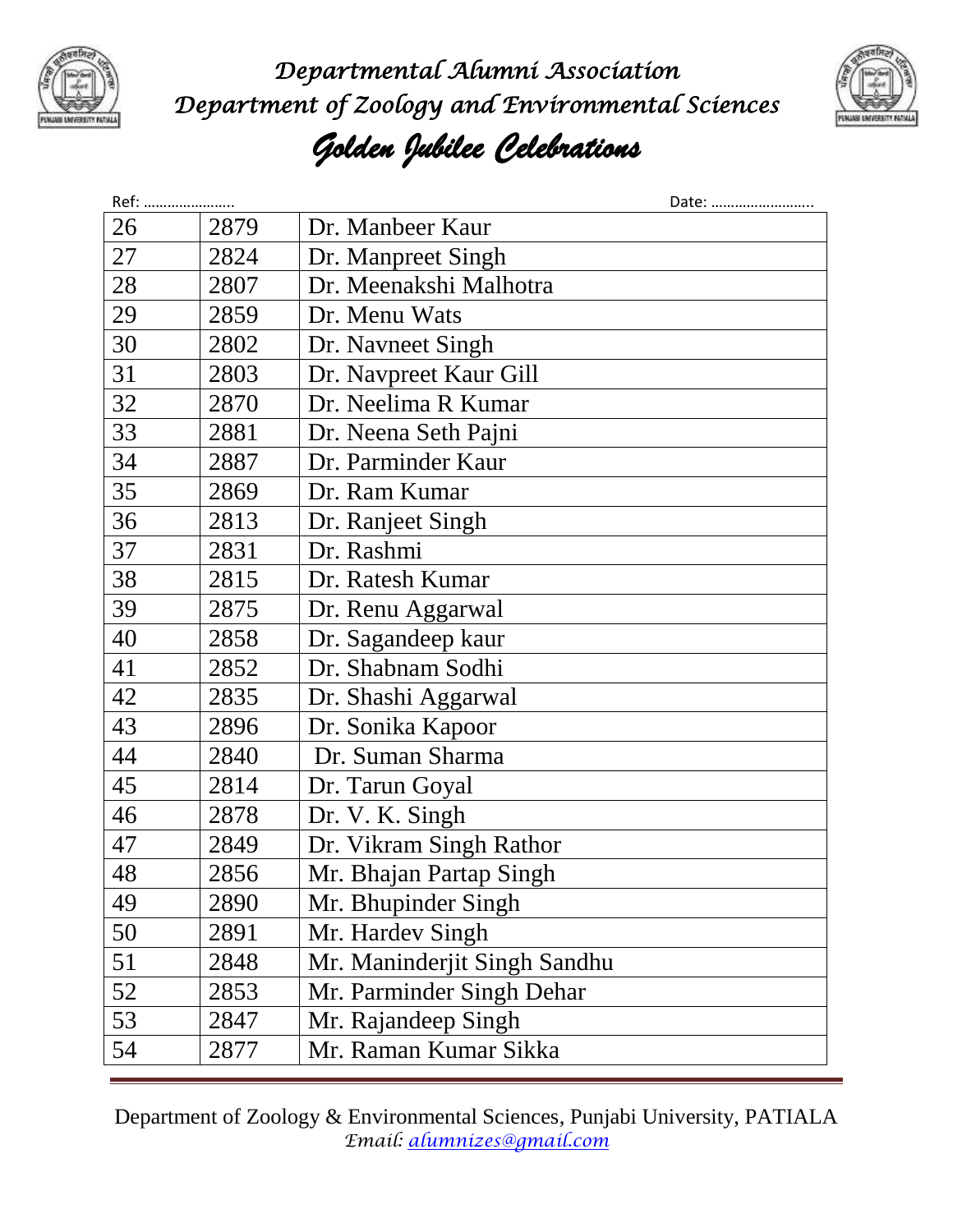

*Departmental Alumni Association Department of Zoology and Environmental Sciences* 



## *Golden Jubilee Celebrations*

| Ref: |      | Date:                         |
|------|------|-------------------------------|
| 55   | 2882 | Mr. Tarlochan Dass Garg       |
| 56   | 2855 | Mr. Tarlochan Singh           |
| 57   | 2811 | Mr. Tejinder A. Singh         |
| 58   | 2876 | Mr. Zorawar Singh             |
| 59   | 2889 | Mrs. Paramdeep Kaur           |
| 60   | 2892 | Mrs. Adarsh Bhalla            |
| 61   | 2868 | Mrs. Kanwaljit Kaur Ahluwalia |
| 62   | 2885 | Mrs. Sarabjit Kaur Randhawa   |
| 63   | 2874 | Mrs. Sat Kiranjit             |
| 64   | 2894 | Mrs. Sukhjeet Kaur            |
| 65   | 2829 | Ms. Akritee Kad               |
| 66   | 2857 | Ms. Amanpreet Kaur            |
| 67   | 2851 | Ms. Ambika                    |
| 68   | 2836 | Ms. Amritpal Kaur             |
| 69   | 2846 | Ms. Aneet Kaur                |
| 70   | 2863 | Ms. Anu Bhasin                |
| 71   | 2816 | Ms. Bhanvi Wadhawan           |
| 72   | 2817 | Ms. Charanpreet Kaur          |
| 73   | 2826 | Ms. Deepika Grover            |
| 74   | 2834 | Ms. Deepti Minhas             |
| 75   | 2844 | Ms. Gagandeep Kaur            |
| 76   | 2837 | Ms. Gurbinder kaur            |
| 77   | 2865 | Ms. Gurmeet Kaur              |
| 78   | 2832 | Ms. Jaspreet Kaur             |
| 79   | 2845 | Ms. Jatinder Pal Kaur         |
| 80   | 2872 | Ms. Karandeep Kaur            |
| 81   | 2830 | Ms. Kavita                    |
| 82   | 2873 | Ms. Komal                     |
| 83   | 2821 | Ms. Kuldeep Kaur              |

Department of Zoology & Environmental Sciences, Punjabi University, PATIALA *Email: [alumnizes@gmail.com](mailto:alumnizes@gmail.com)*